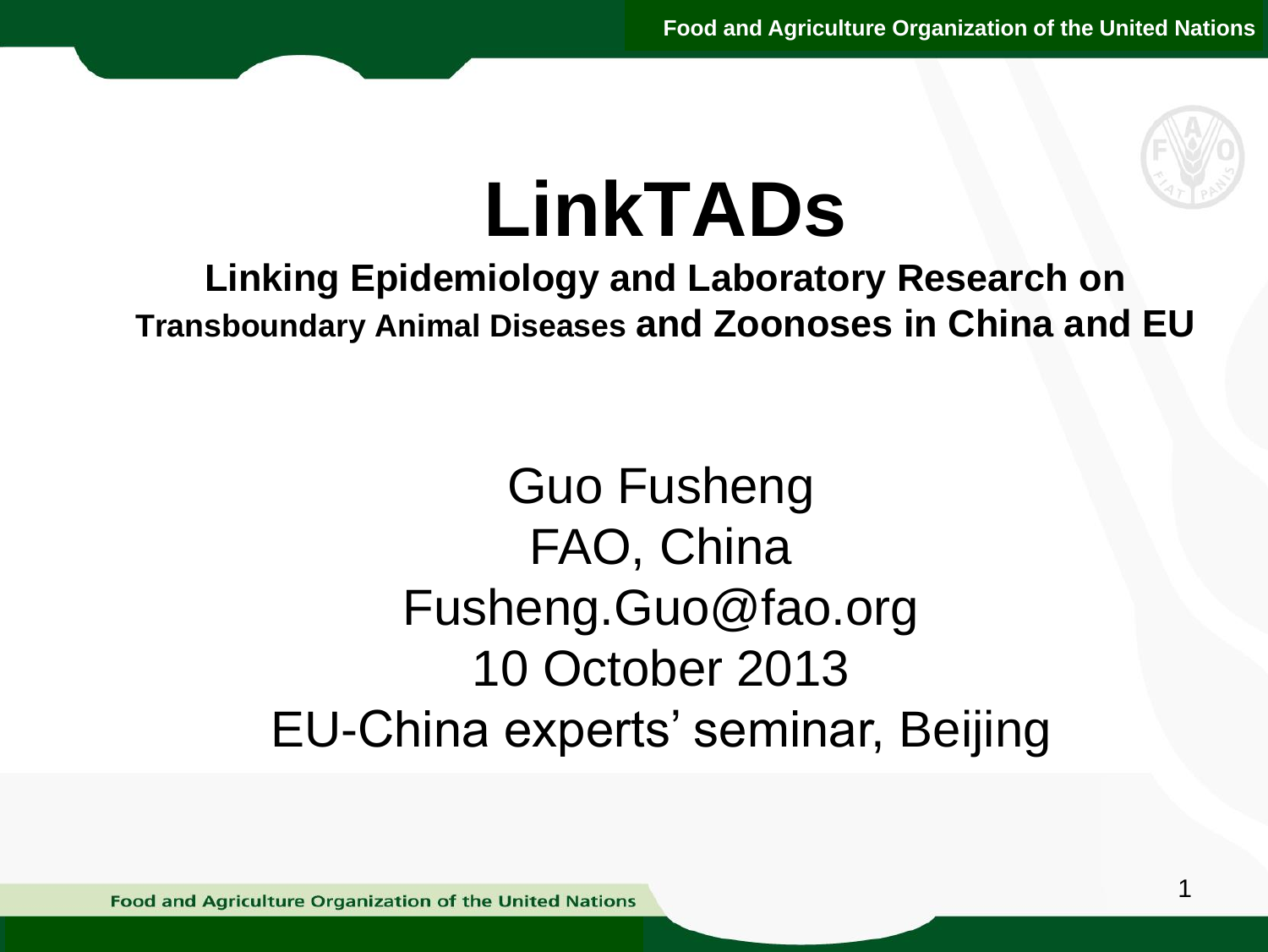### Fare click per modification of the contract of the contract of the contract of the contract of the contract of the contract of the contract of the contract of the contract of the contract of the contract of the contract of de opjec **Project Objectives**



• Exchange of knowledge, as well as a close collaboration and joint development with the institute • Terzo livello erminant<br>of Life on our with the institutes in China is crucial, in order to ensure the global human and animal health and to improve the Quality of Life on our globe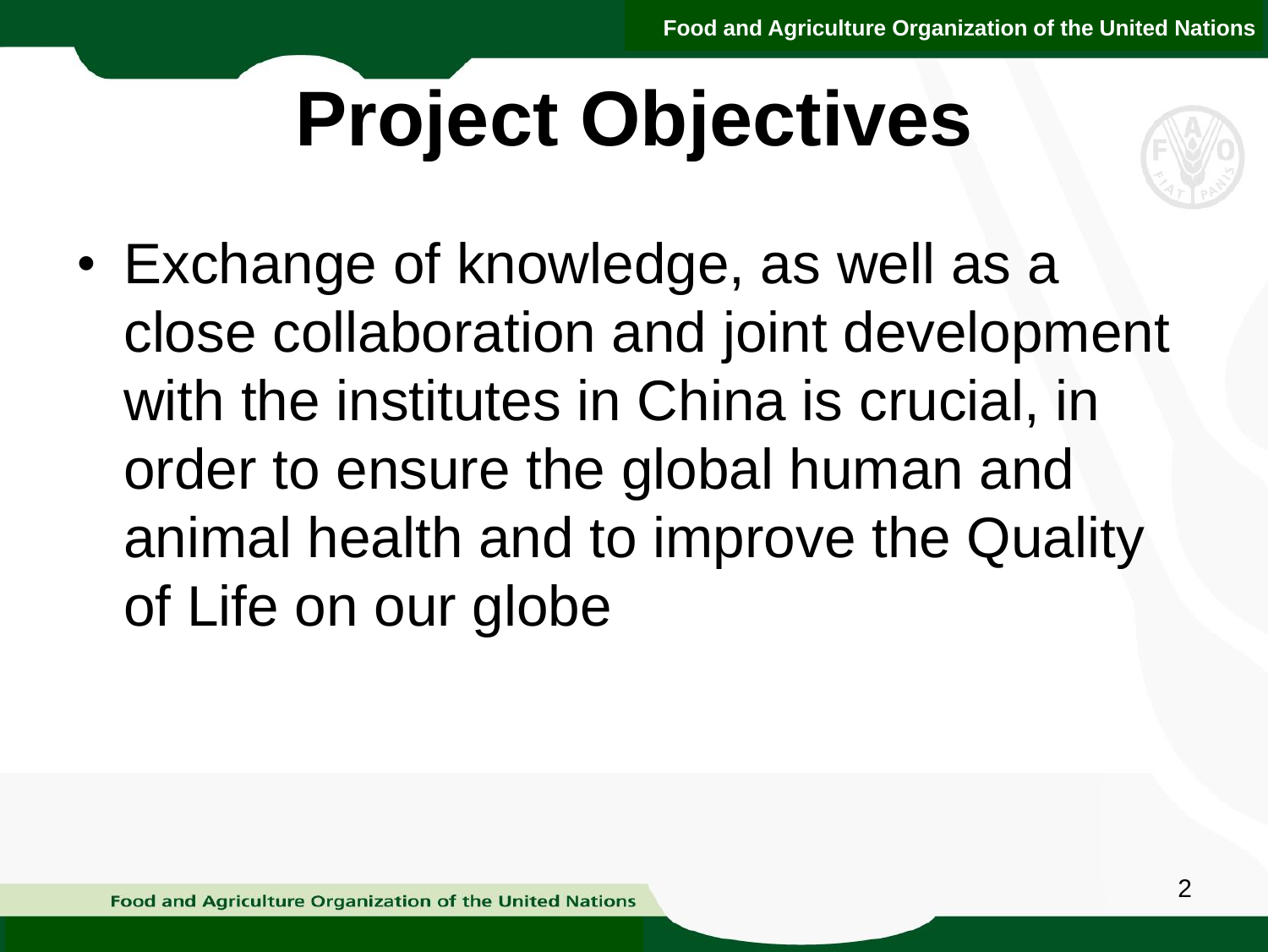### $S^2$   $D^2$   $D^2$   $D^2$   $D^2$   $D^2$   $D^2$   $D^2$   $D^2$   $D^2$   $D^2$   $D^2$   $D^2$   $D^2$   $D^2$   $D^2$   $D^2$   $D^2$   $D^2$   $D^2$   $D^2$   $D^2$   $D^2$   $D^2$   $D^2$   $D^2$   $D^2$   $D^2$   $D^2$   $D^2$   $D^2$   $D^2$   $D^2$   $D^2$   $D^2$   $D^2$   $D^2$ juul Dijul<br>. Project Briefing



- Budget: 1 Million EU from EU della schema schema schema schema schema schema schema schema schema schema schema schema schema schema schema<br>Della schema schema schema schema schema schema schema schema schema schema schema schema schema schema schema and other from all partners
- Duration: Dec 2 • Duration: Dec 2013-Nov 2015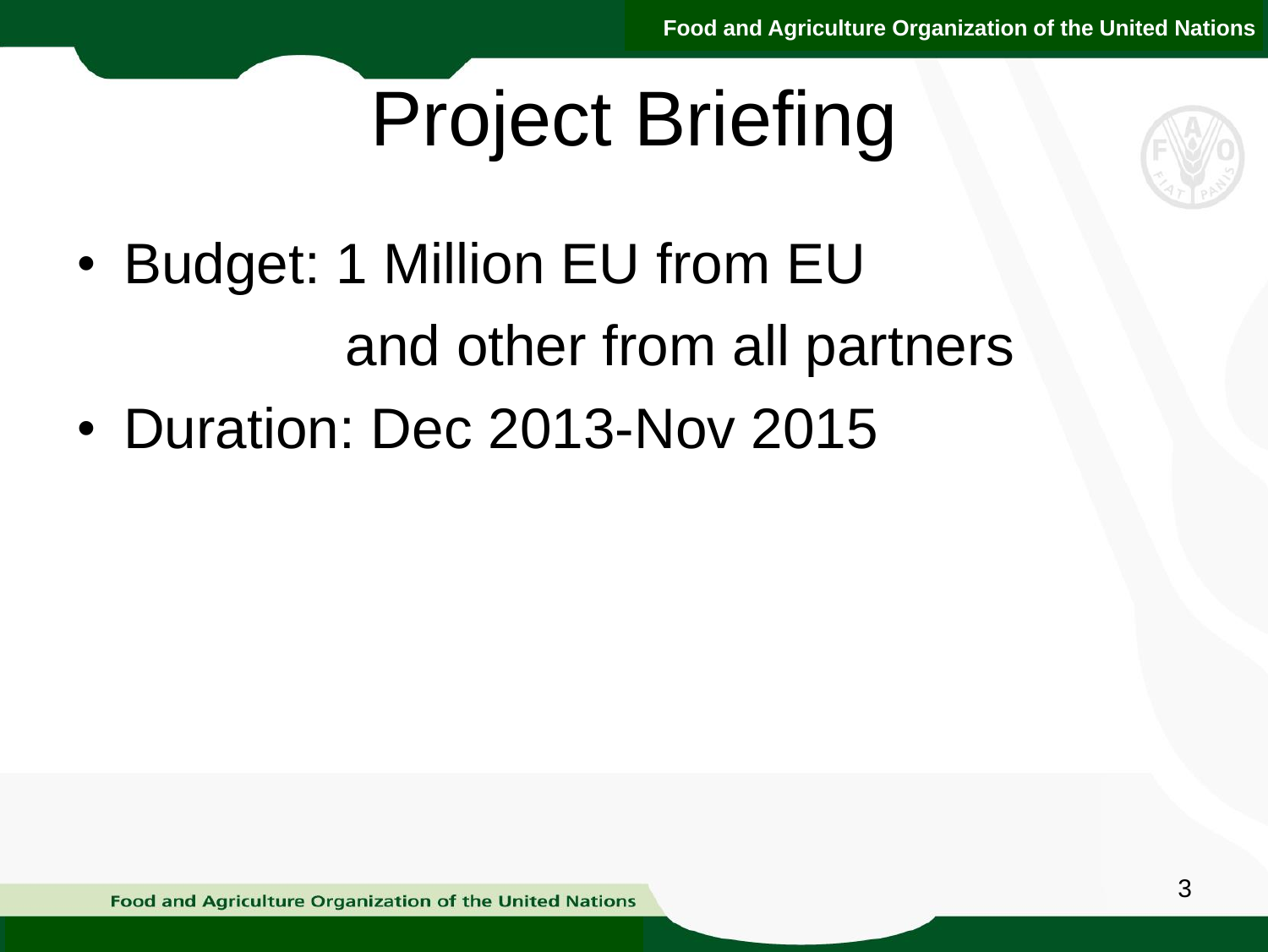### Farmer Clic per model per model per model per model per model per model per model per model per model per model per dedue r Main Diseases focus on



- Zoonotic diseases: Brucellosis, tuberculosis (TB), schistosomiasis a<br><del>-</del> schistosomiasis and hydatid disease
- Mouth Disease (FMD), Highly Pathogenic Avian influenza (HPAI), Newcastle Disease (ND), Classical Reproductive Syndrome (PRRS) • Transboundary animal diseases (TADS): Foot-and-Swine Fever (CSF) and Porcine Respiratory and
- Exotic TADS: African Swine Fever (ASF)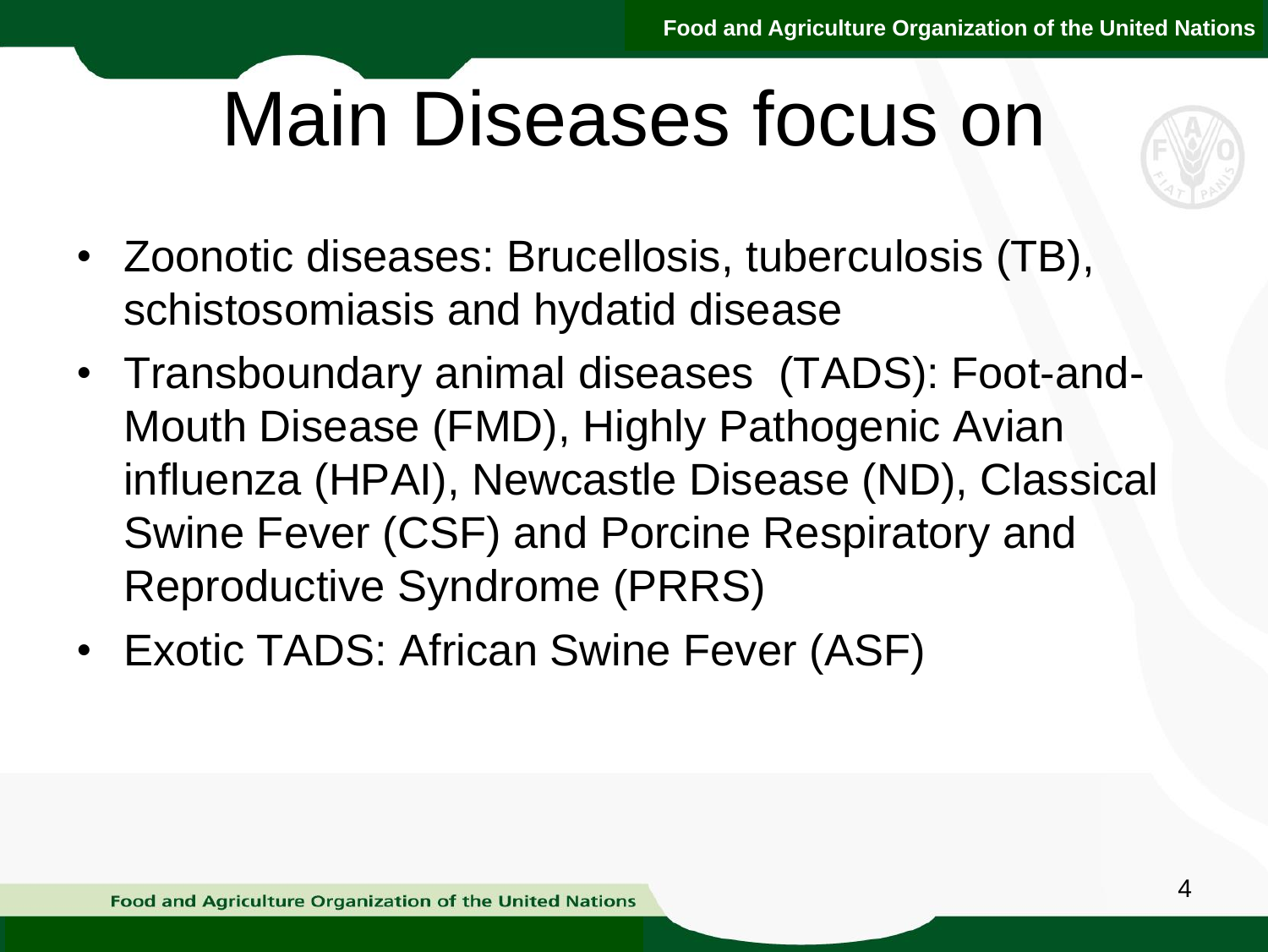### $F = \frac{1}{\sqrt{2\pi}} \int_{0}^{\pi} \frac{1}{\sqrt{2\pi}} \, \sin \theta \, d\theta + \frac{1}{\sqrt{2\pi}} \int_{0}^{\pi} \frac{1}{\sqrt{2\pi}} \, \cos \theta \, d\theta + \frac{1}{\sqrt{2\pi}} \int_{0}^{\pi} \frac{1}{\sqrt{2\pi}} \, \cos \theta \, d\theta + \frac{1}{\sqrt{2\pi}} \int_{0}^{\pi} \frac{1}{\sqrt{2\pi}} \, \cos \theta \, d\theta + \frac{1}{\sqrt{2\pi}} \int_{0}^{\pi} \frac{1}{\sqrt{2\pi}} \, \cos \$ ideparie Participant list

| Participant no. * | Participant organisation name                                                           | Short name   | Country   |
|-------------------|-----------------------------------------------------------------------------------------|--------------|-----------|
| 1 (Coordinator)   | Food and Agriculture Organization of the United Nations                                 | <b>FAO</b>   | Italy     |
| $\overline{2}$    | Europa Media Non-profit Ltd.                                                            | EM           | Hungary   |
| 3                 | <b>Royal Veterinary College</b>                                                         | <b>RVC</b>   | <b>UK</b> |
| 4                 | Centre de Coopération Internationale en Recherché Agronomique pour le<br>Développement. | <b>CIRAD</b> | France    |
| 5                 | Swedish University of Agricultural Sciences                                             | <b>SLU</b>   | Sweden    |
| 6                 | Shanghai Veterinary Research Institute                                                  | <b>SHVRI</b> | China     |
| 7                 | Harbin Veterinary Research Institute                                                    | <b>HVRI</b>  | China     |
| 8                 | China Animal Health and Epidemiology Center                                             | <b>CAHEC</b> | China     |
| 9                 | Beijing Chinese Center for Disease Control and Prevention                               | <b>CADC</b>  | China     |
| 10                | Sociedade Portuguesa de Inovação                                                        | <b>SPI</b>   | Portugal  |
| 11                | <b>Huazhong Agricultural University</b>                                                 | <b>HZAU</b>  | China     |

**Food and Agriculture Organization of the United Nations**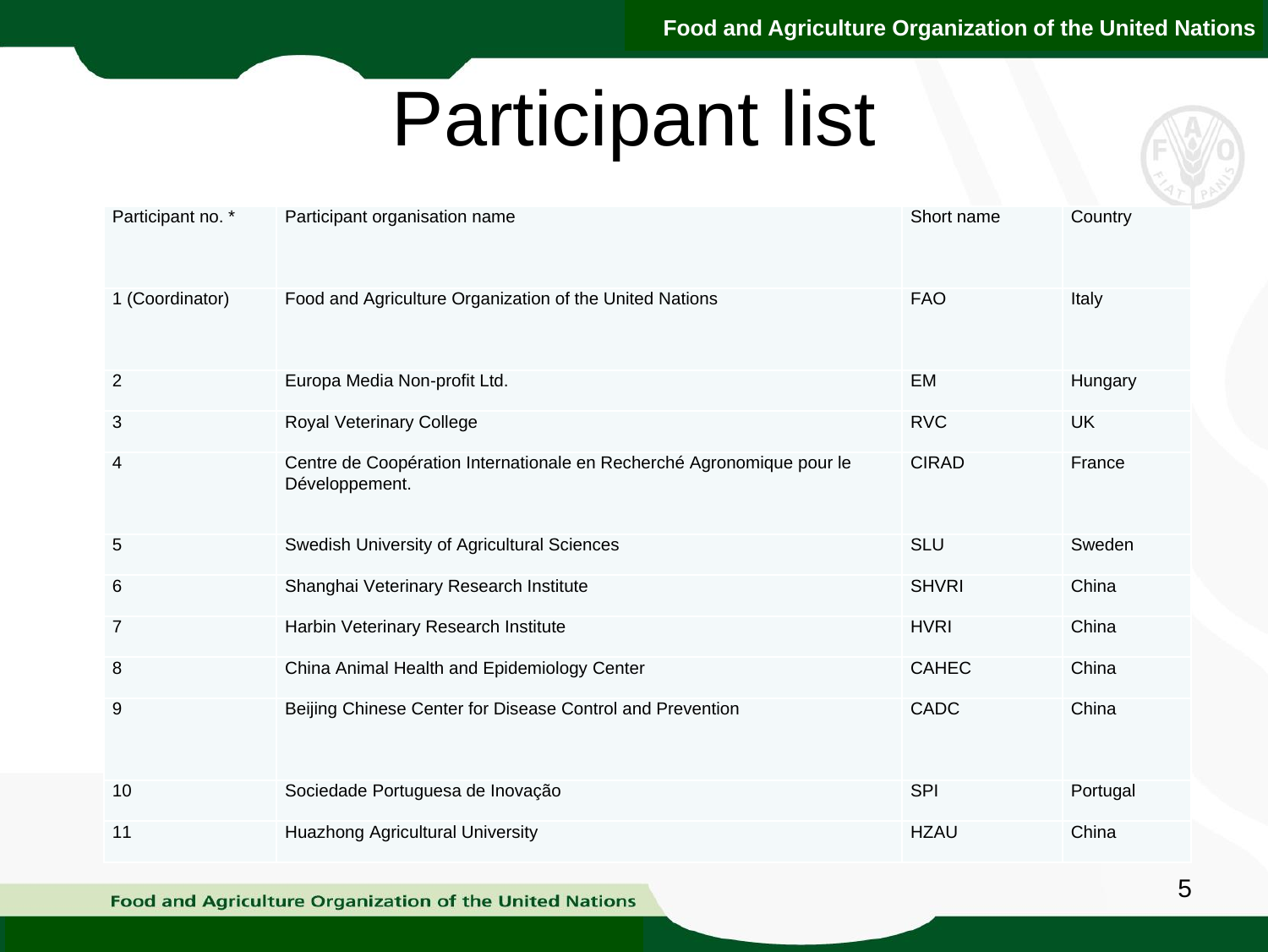### $\overline{M}_{\text{A}}$ denager Work Package(WP) list



|  | <b>Work</b><br>package<br><b>No</b> | Work package title                                      | Type of<br>activity | Lead<br>participant<br><b>No</b> | Lead<br>participant<br>short name | Person-<br>months | <b>Start</b><br>month | End<br>month |
|--|-------------------------------------|---------------------------------------------------------|---------------------|----------------------------------|-----------------------------------|-------------------|-----------------------|--------------|
|  | WP1                                 | Management and<br>coordination                          | <b>MGT</b>          | 1                                | <b>FAO</b>                        | 11                | M <sub>1</sub>        | M36          |
|  | WP <sub>2</sub>                     | Analysis of animal health and<br>food security research | <b>COORD</b>        | 3                                | <b>RVC</b>                        | 8                 | M <sub>1</sub>        | M18          |
|  | WP3                                 | <b>Animal Health Science -</b><br>Epidemiology          | <b>COORD</b>        | $\overline{4}$                   | <b>CIRAD</b>                      | 19                | M1                    | M36          |
|  | WP4                                 | <b>Animal Health Science -</b><br>Laboratories          | <b>COORD</b>        | $\overline{7}$                   | <b>HVRI</b>                       | 18                | M1                    | M36          |
|  | WP <sub>5</sub>                     | Supporting policy dialogue                              | <b>COORD</b>        | 10                               | <b>SPI</b>                        | $9$               | M12                   | M36          |
|  | WP <sub>6</sub>                     | Platform development                                    | <b>COORD</b>        | 2                                | EM                                | 10                | M <sub>6</sub>        | M30          |
|  | WP7                                 | Exchanges and capacity<br>building                      | <b>COORD</b>        | $6\,$                            | <b>SHVRI</b>                      | 19                | M <sub>6</sub>        | M36          |
|  | WP8                                 | Dissemination and<br>sustainability                     | <b>OTH</b>          | $\mathbf{1}$                     | <b>FAO</b>                        | 13                | M <sub>1</sub>        | M36          |
|  |                                     |                                                         |                     |                                  | <b>TOTAL</b>                      | 107               |                       |              |

**Food and Agriculture Organization of the United Nations**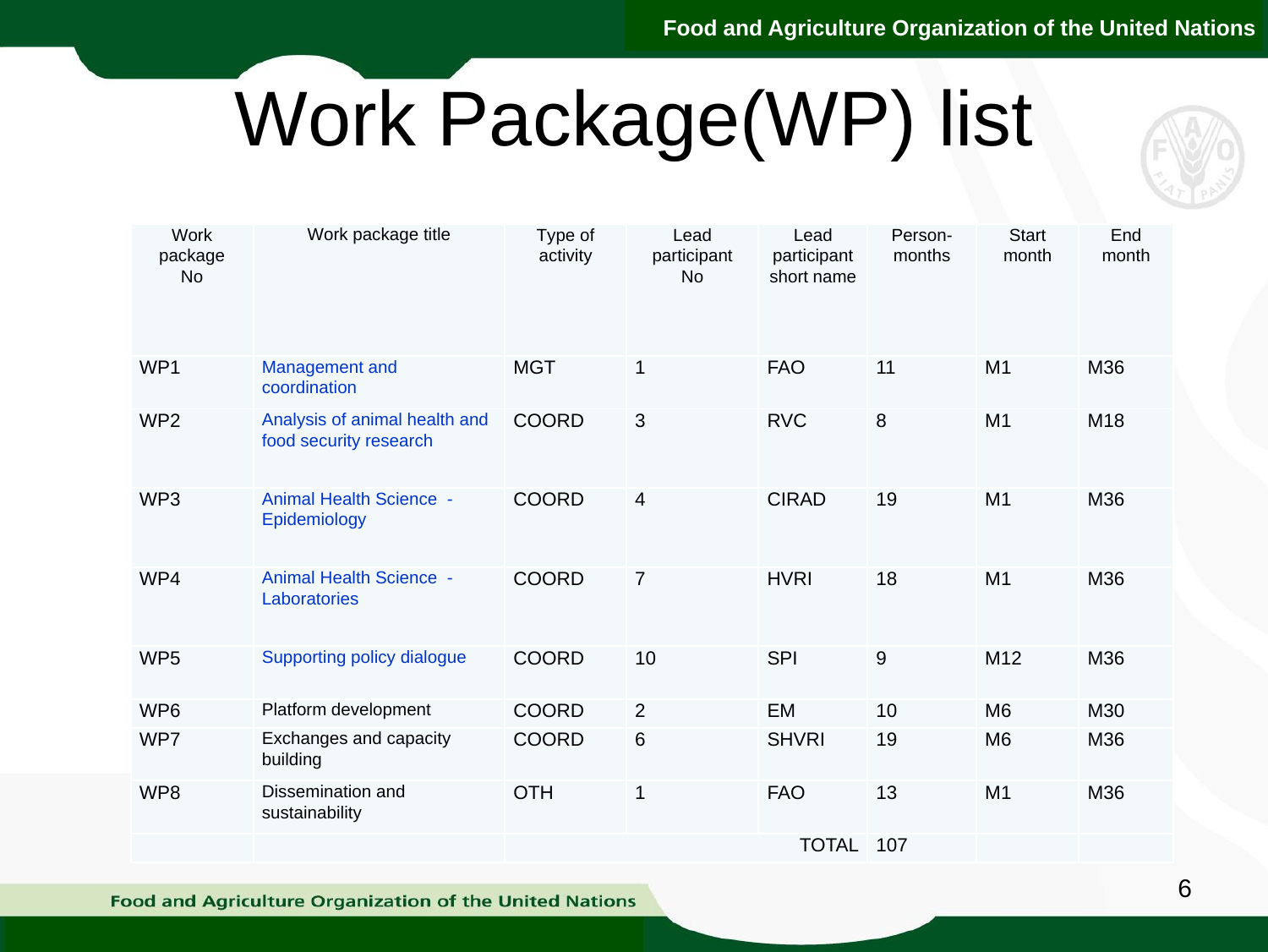### $F_{\rm F}$ duon did WP1: Coordination and Management

- Ensure day-to-day coordination of the activities of the project.
- Conferences.<br>conferences. • Contact with beneficiaries, organize meetings and on-line conferences.
- Maintain good relations within the consortium.
- reporting and one • Reporting and ensuring working relationship with EC
- Ensure the recognition of the work of the network members<br>including financial progress including financial progress.
- FAO will be the official coordinator with very close support by EM. Each beneficiary will be responsible for her/his own tasks. The coordinator will ensure the smooth cooperation and management of the entire project.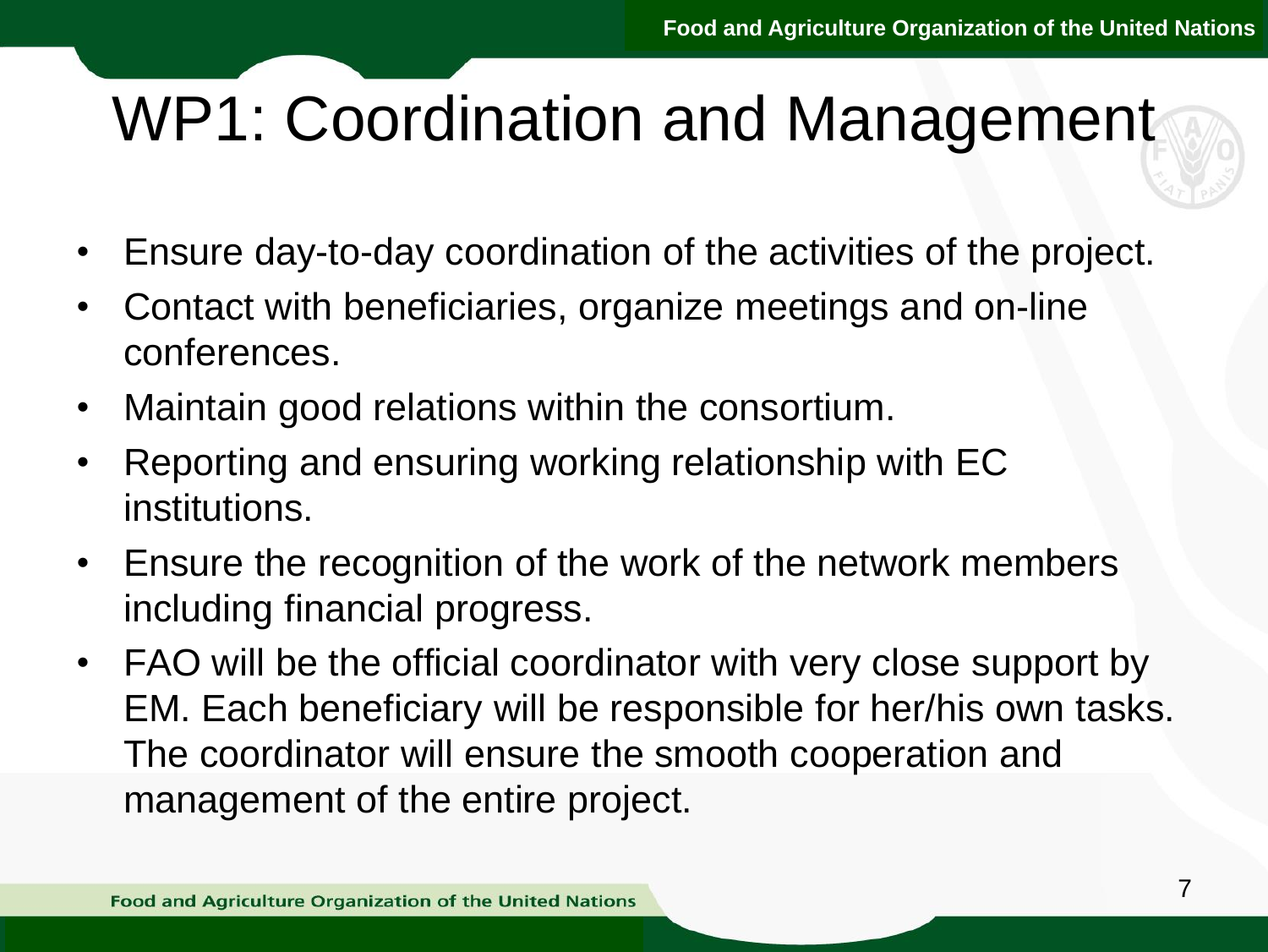### Farmer Click per model in the model of the model in the model of the model of the model of the model of the model of the model of the model of the model of the model of the model of the model of the model of the model of t research in the EU and in China WP2: Analysis of animal health and food security

- To identify areas in the context of animal health in EU and Crima where<br>avoort koowledge account and China where joint actions are needed, taking the expert knowledge available amongst the partners into
- RVC takes lead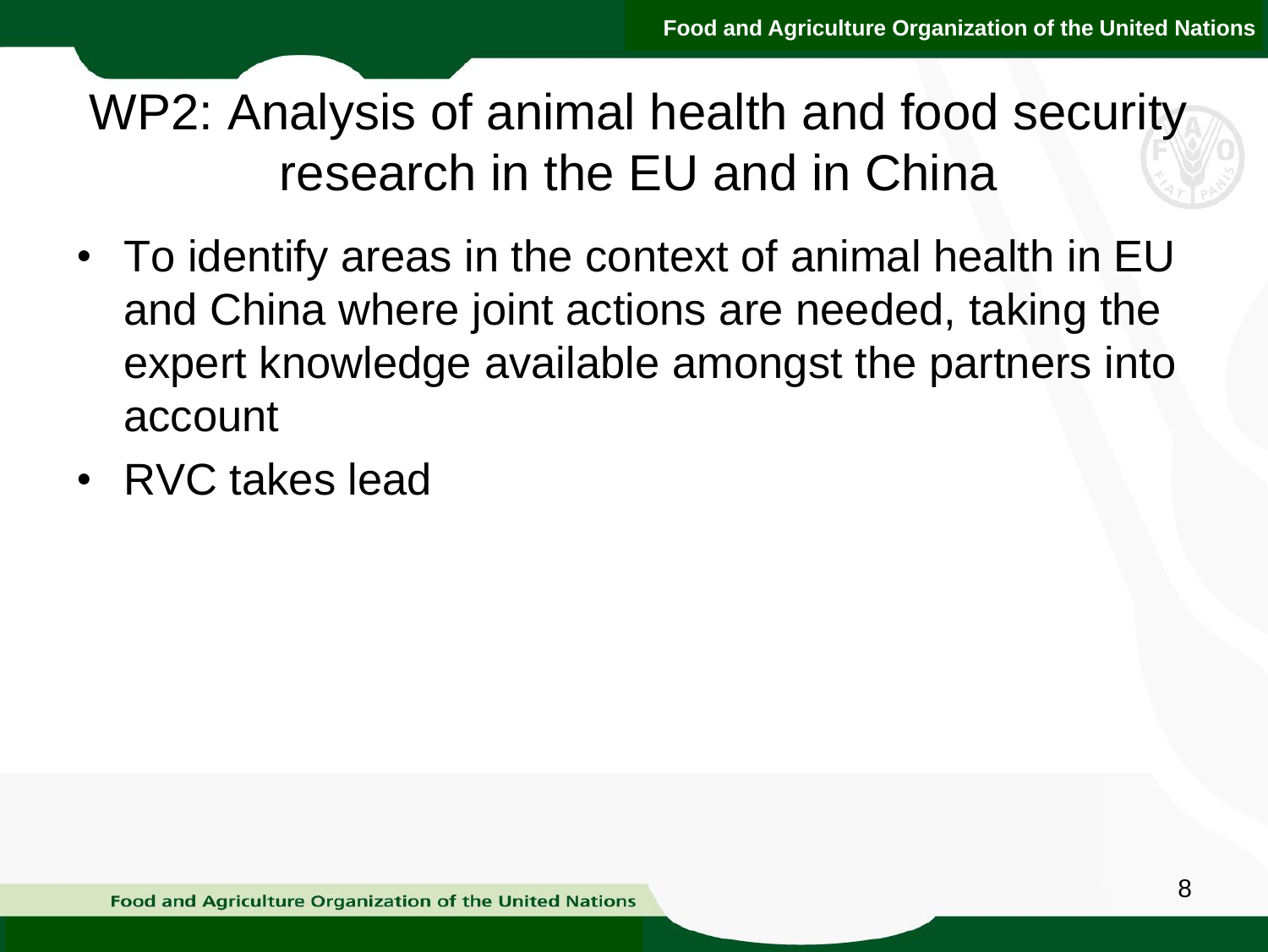### Faidomichensel Hoolth Coionee Enidemicleau ditti Solonoo WP3:Animal Health Science - Epidemiology

- The main objective of WP3 is improving epidemiology mal would evenit<br>rosponse capacit (EIDs) and public health threats, the project will aim to excritative Kriuw<br>following priorit that would eventually strengthen the emergence response capacity for emerging infectious diseases exchange knowledge and foster cooperation in the following priority areas
- > Design of risk-based surveillance programmes for endemic, emerging and and control strategies such as compartmentalization); This includes the<br>undating standardization and use of enidemiological tools for disease exotic diseases in domestic and wild animal species (and the links to policy updating, standardization and use of epidemiological tools for disease surveillance based on novel, scientifically sound methodologies for risk analysis and disease modelling and application of advanced software solutions;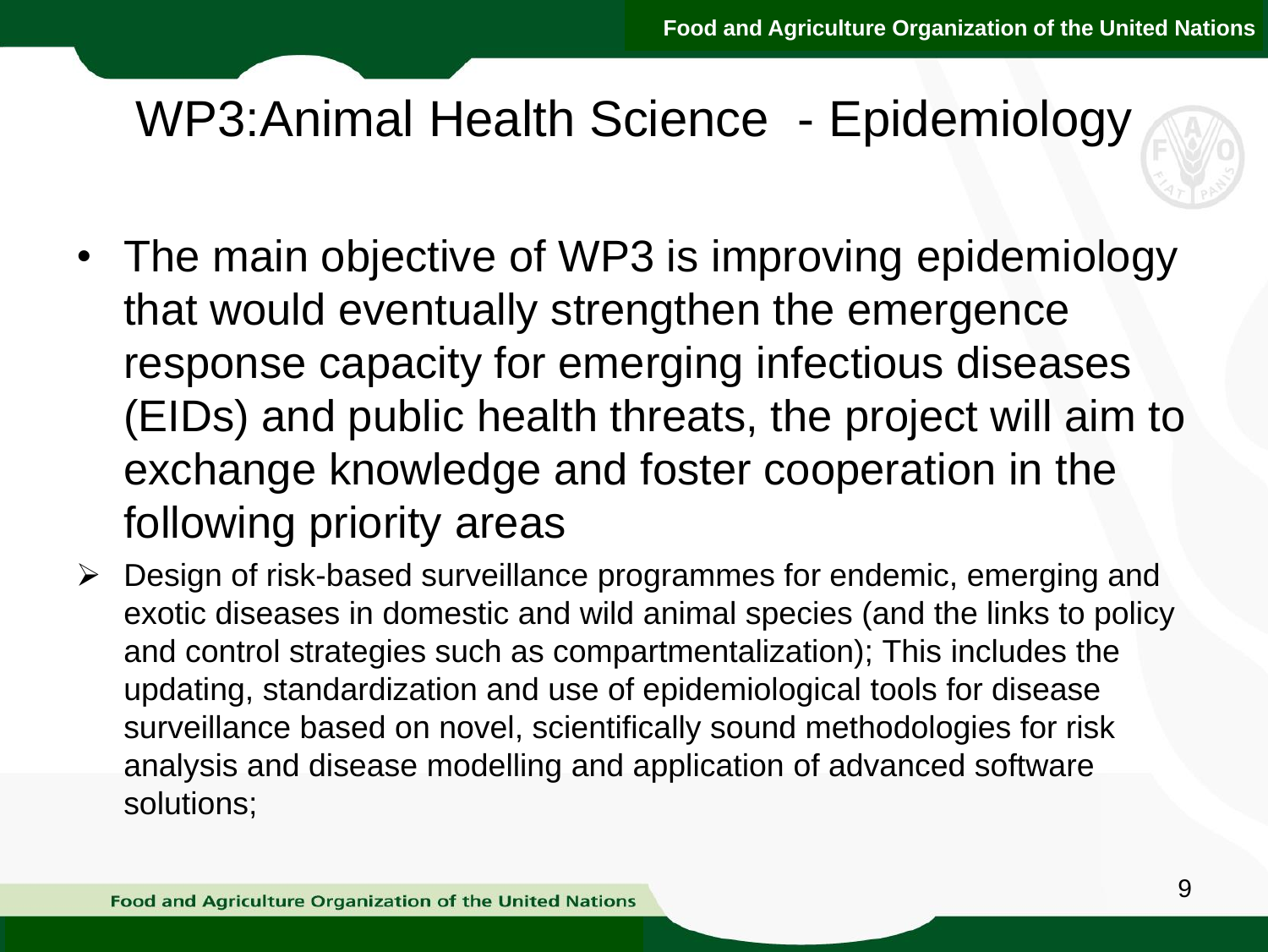### $F = \sqrt{\frac{1}{2} \sum_{n=1}^{n} \sum_{n=1}^{n} \sum_{n=1}^{n} \sum_{n=1}^{n} \sum_{n=1}^{n} \sum_{n=1}^{n} \sum_{n=1}^{n} \sum_{n=1}^{n} \sum_{n=1}^{n} \sum_{n=1}^{n} \sum_{n=1}^{n} \sum_{n=1}^{n} \sum_{n=1}^{n} \sum_{n=1}^{n} \sum_{n=1}^{n} \sum_{n=1}^{n} \sum_{n=1}^{n} \sum_{n=1}^{n} \sum_{n=1}^{n} \sum_{n=1}^{n} \sum_{n=1}^{n$ U. UUTIU WP3: continue

- > Development of cost-effective, targeted control strategies that<br>effective solutions for seeh prierity diasons in China oner enceave cerations for each pricitly alcease in ermici-<br>These should be harmonized towards existing internationally accepted startuards, sumclently he<br>implementation at local level; and offer effective solutions for each priority disease in China. accepted standards, sufficiently flexible to enable smooth
- $\triangleright$  Identify and fill knowledge gaps in the animal diseases (TADs) and emerging infectious diseases ense, mane come<br>projects. epidemiology/ecology/economy of priority transboundary (EIDs), in the context of twinned European/Chinese research
- CIRAD, CAHEC, FAO and RVC take lead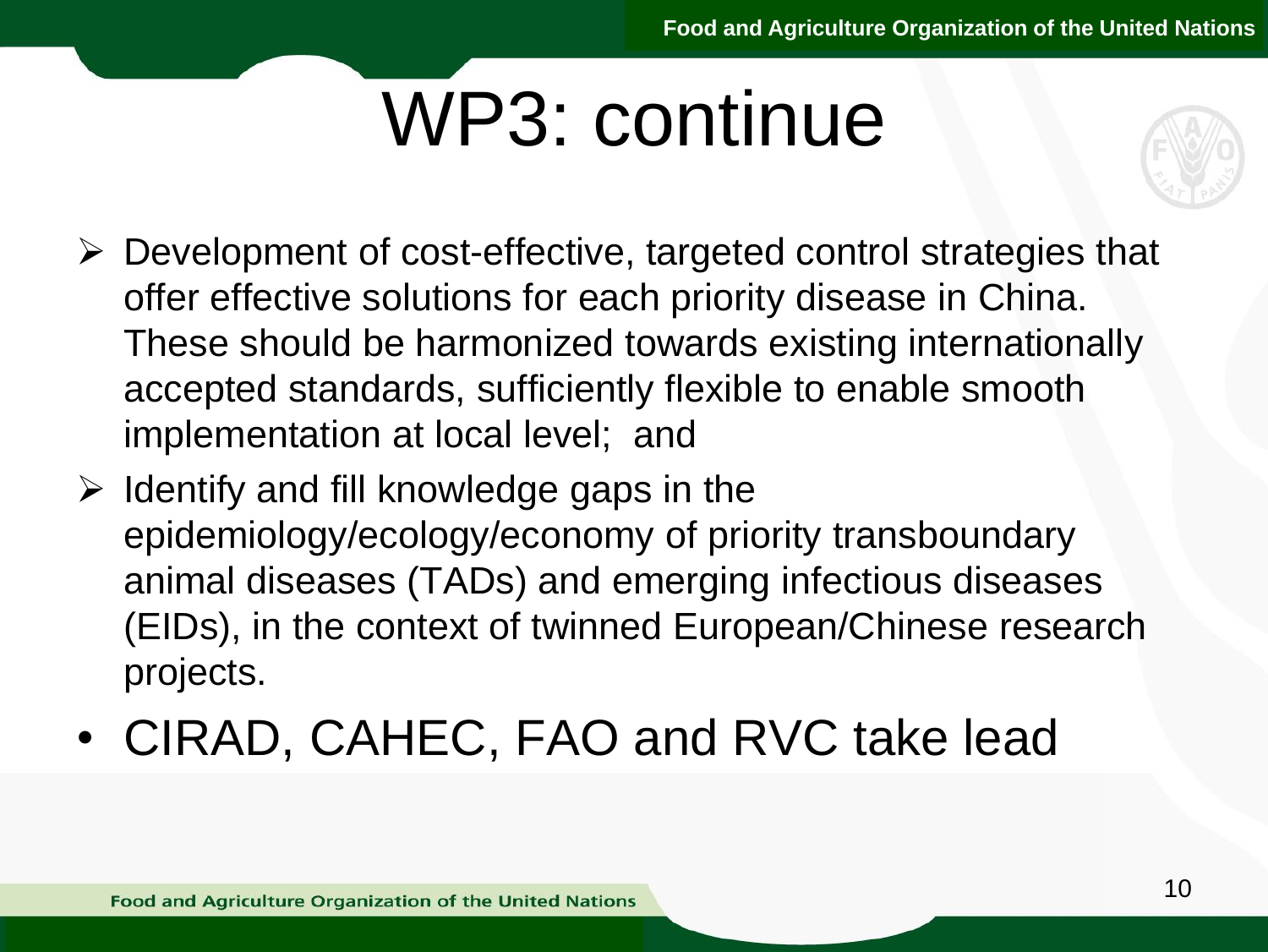### $F_{\rm F}$ del titologie de la titologie de la titologie de la titologie de la titologie de la titologie de la titologie <br>Del titologie de la titologie de la titologie de la titologie de la titologie de la titologie de la titologie WP4: Animal Health Science - Laboratory issues

- The objective of WP4 is to select, upgrade and/or implement the cu<br>for early and rapi including zoonotic pathogens via collaboration **DELWEEH LU AH**<br>• Leeder: UVDL implement the cutting-edge diagnostic technologies for early and rapid detection of animal pathogens between EU and Chinese laboratories
- Quarto livello • Leader: HVRI, co-leader: Joint FAO/IAEA Division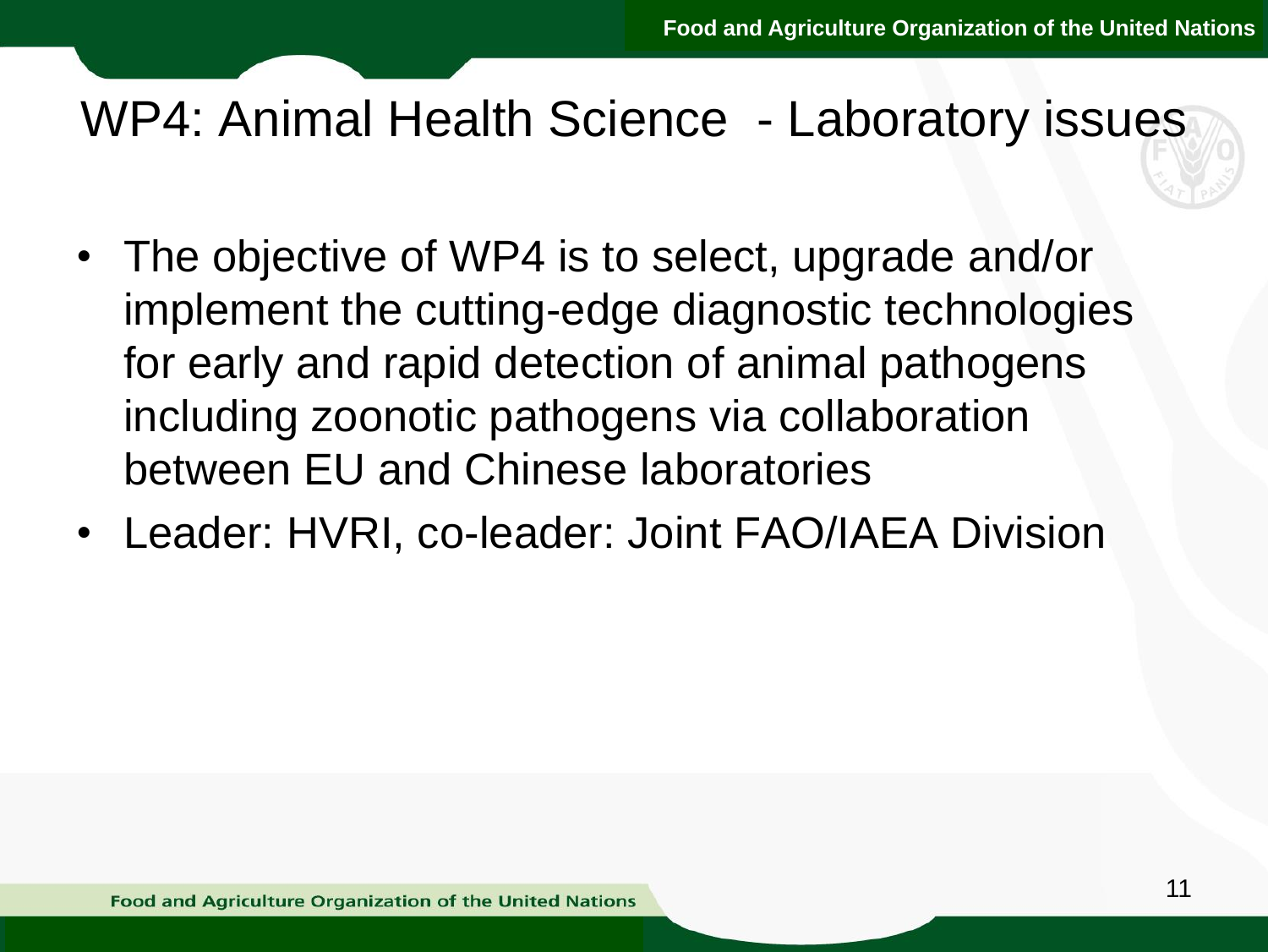### Fare curso fina Doliar dialogue diang i di WP5: Supporting Policy dialogue



- WP5 is providing the framework for the political dialogue wriich w<br>WPc (ocnocially ) important purpose of networking policy makers. The ouve in an indire<br>• Territor dialogue zoonoses between the EU and China. dialogue which will be fed by evidence from other WPs (especially WP3 and WP4) and serves an main objective of WP5 is to support the international policy dialogue in infectious diseases of animal and
- I NIS WORK packa • This work package aims to 1) provide support data to EU-China policy dialogue in infectious diseases of animal and zoonoses; 2) enhance the policy framework for collaboration between the EU and China through the organization of biregional consultations events.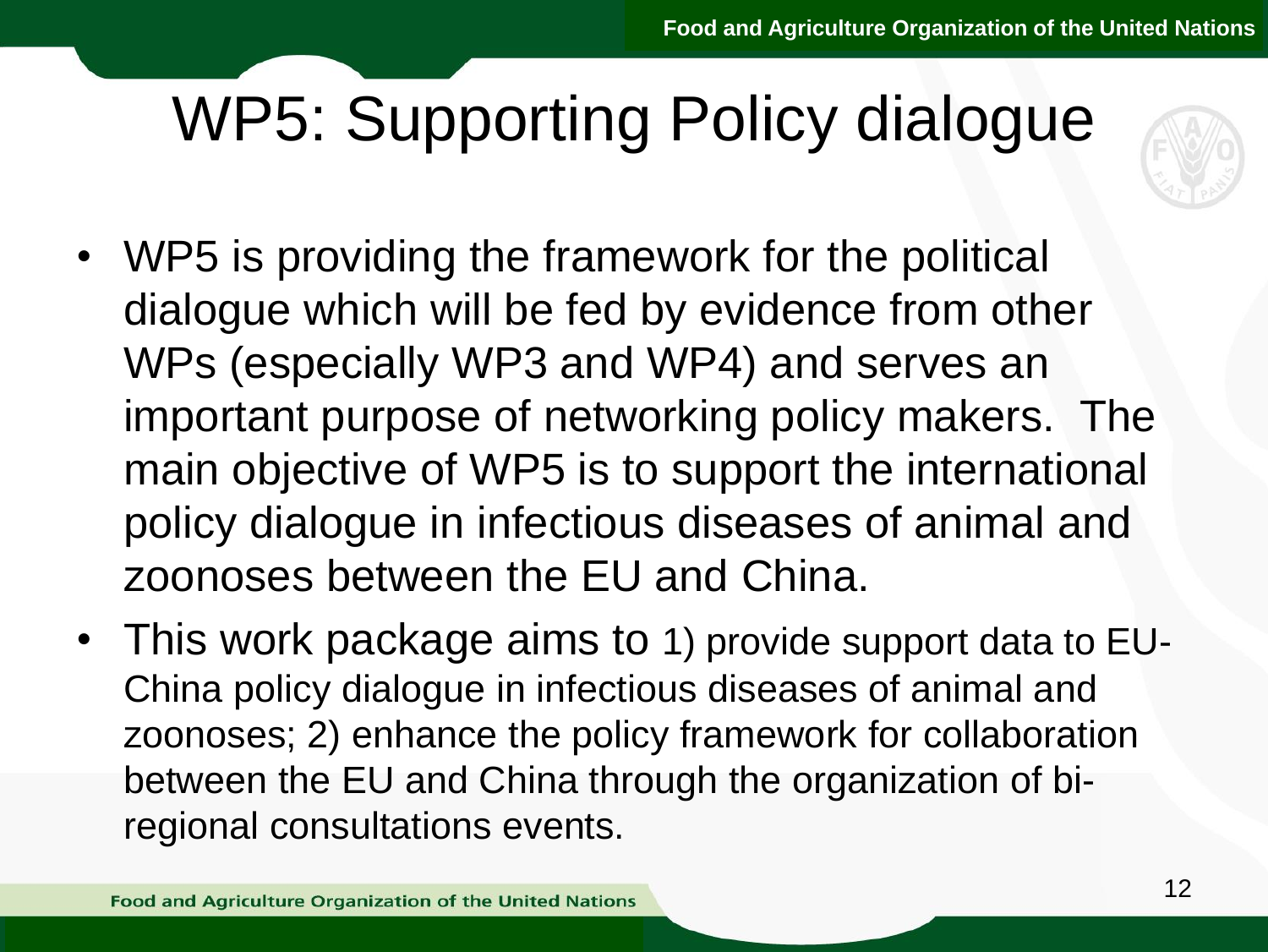### $F_{\text{A}}$ Management structure and procedures



**Food and Agriculture Organization of the United Nations**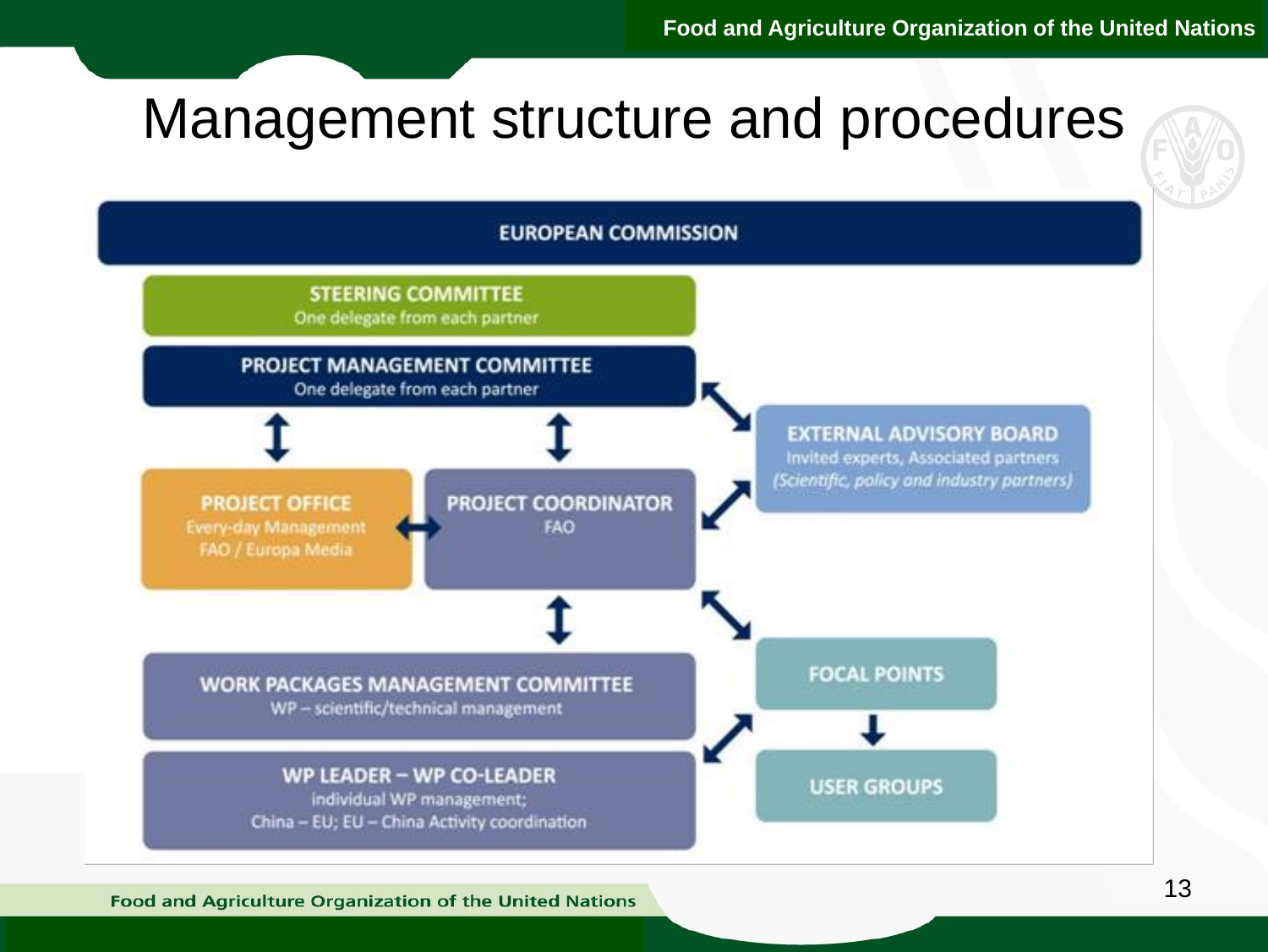### $F_{\text{A}}$ del dollard di Management structure and procedures

- The structure is decentralized under the overall **coordination 1996** If you are that will slooply mortion all project activities and of<br>the commitment and the quality of the partners' work and project outputs.<br>• The bighest decision m **of FAO** that will closely monitor all project activities and ensure project outputs.
- **Steering Committee (SC)**. The second level is the **Project** decisions will be done by the **Project Office**. The decision-Advisory Board. The Project Coordinator (PC) is • The highest decision making level is represented by the **Management Committee (PMC).** The every-day management making procedure of the project is supported by the **External**  responsible for the overall management, communication, and coordination of the entire project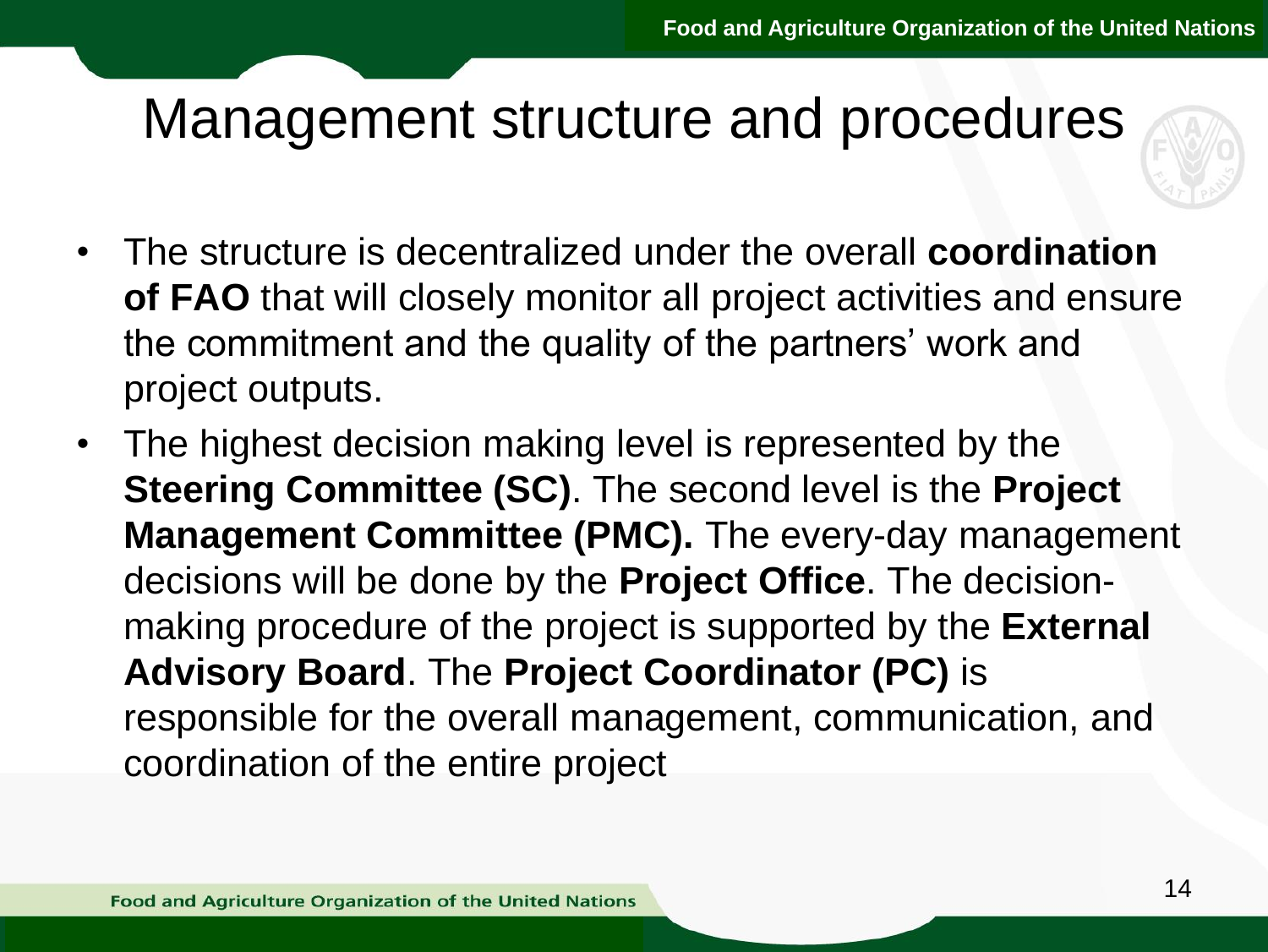## Fare click per modification and contact the contact of the contact of the contact of the contact of the contact of the contact of the contact of the contact of the contact of the contact of the contact of the contact of th **PERT Diagram**